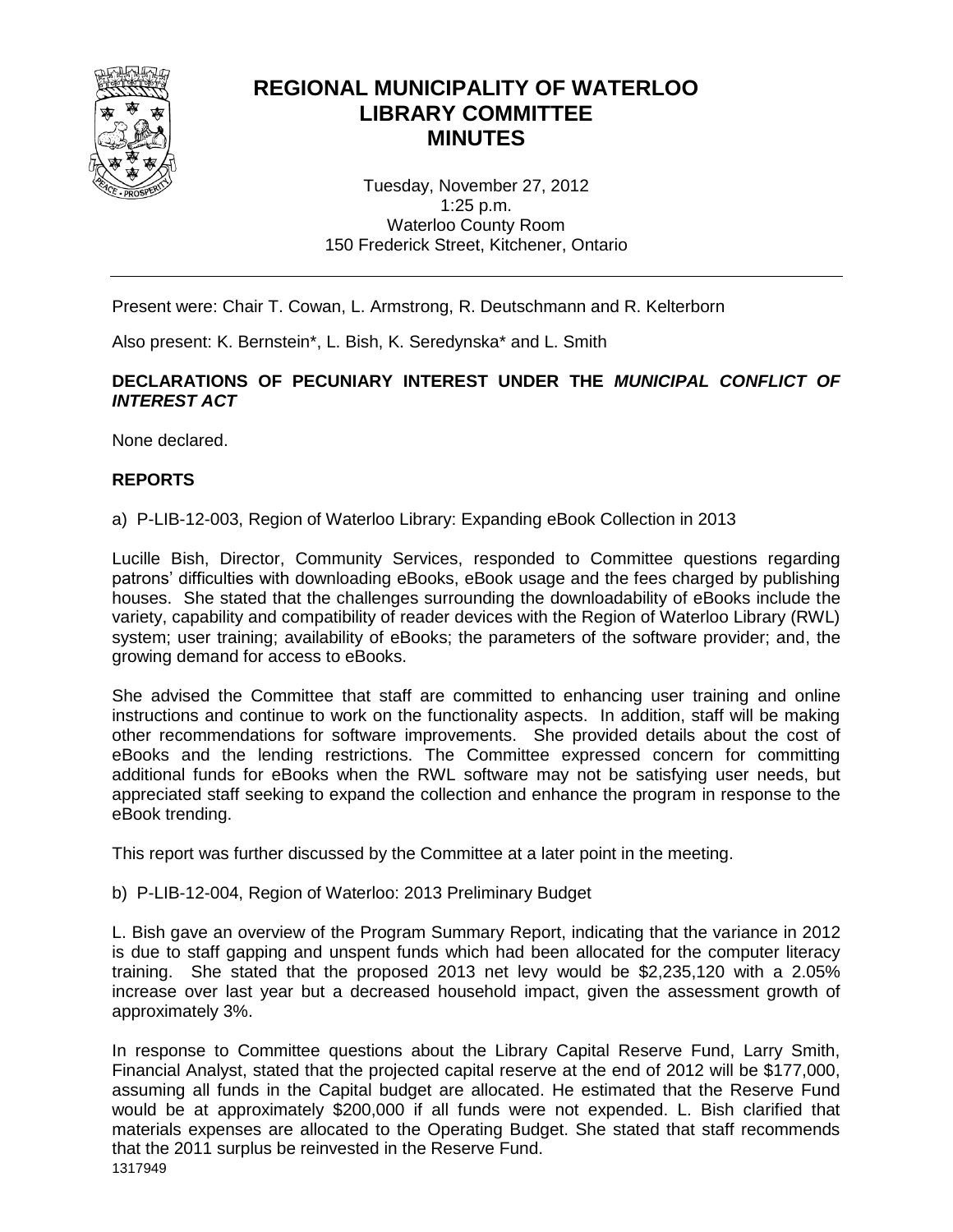The Committee discussed the allocation of \$45,000 in the Capital Budget for external signage at library branches and inquired what the status was of this initiative. L. Bish indicated that this initiative has not moved forward but that staff could give it priority in 2013 if directed by the Committee. The Committee expressed concern that funds have been allocated for this purpose and continue to accrue in the Capital Budget without any actions being taken.

\* K. Seredynska and K. Bernstein joined the meeting at 1:46 p.m.

Katherine Seredynska, Manager, Public Services, provided the Committee with the reasons for the delay in the exterior signage program, including the need to research appropriate and costeffective signs, maintenance and compliance with municipal sign by-laws. The Committee requested that this matter be undertaken in 2013 and considered several options for the style of the signage, including digital, mobile and electronic LED. The Committed directed staff to acquire contractor quotes for all branch signs for both digital and mobile formats and report back mid-2013 with the proposals and estimates.

L. Bish summarized the potential additions to the 2013 Operating Budget, recognizing that the Library Service Review analysis is not yet completed. She summarized the need for increased branch hours, specifically at the Wellesley branch, and stated that staff is recommending that, in anticipation of the final service study recommendation, an increase of 6 service hours (12 staff hours) per week be added to the budget for the Wellesley branch but not be immediately or permanently implemented until the Library Service Review is complete.

In response to a Committee suggestion that more than 6 hours be added to address the needs of children's programming at the Wellesley branch and that the Reserve Fund be accessed so that the appropriate increase could occur prior to the completion of the Service Review, L. Bish stated that the surplus is not sustainable and is expected to disappear in 2013. The addition of branch hours would become part of the annual Operating Budget and would require an increase in the base budget to accommodate.

Staff outlined the potential challenges to increase the hours at other branches and the pressures to rationalize hours across the board at all branches; L. Bish reiterated the staff recommendation to approve the budget capacity for increased hours in Wellesley.

L. Bish summarized the balance of the 2013 proposed budget additions.

a) P-LIB-12-003, Region of Waterloo Library: Expanding eBook Collection in 2013 (continued)

Kelly Bernstein, Information Services Manager, distributed information about the print and eBook circulation and expenditures to Committee members. She summarized the challenges involved and highlighted the trends.

Received for information

b) P-LIB-12-004, Region of Waterloo: 2013 Preliminary Budget (continued)

The Committee discussed the staff proposal for using paid advertising campaign in community newspapers in 2013. The Committee agreed that other means can be used to improve communication and directed that the proposed allocation for advertising not go forward and that the \$5000 be added to the provisional amount for other initiatives.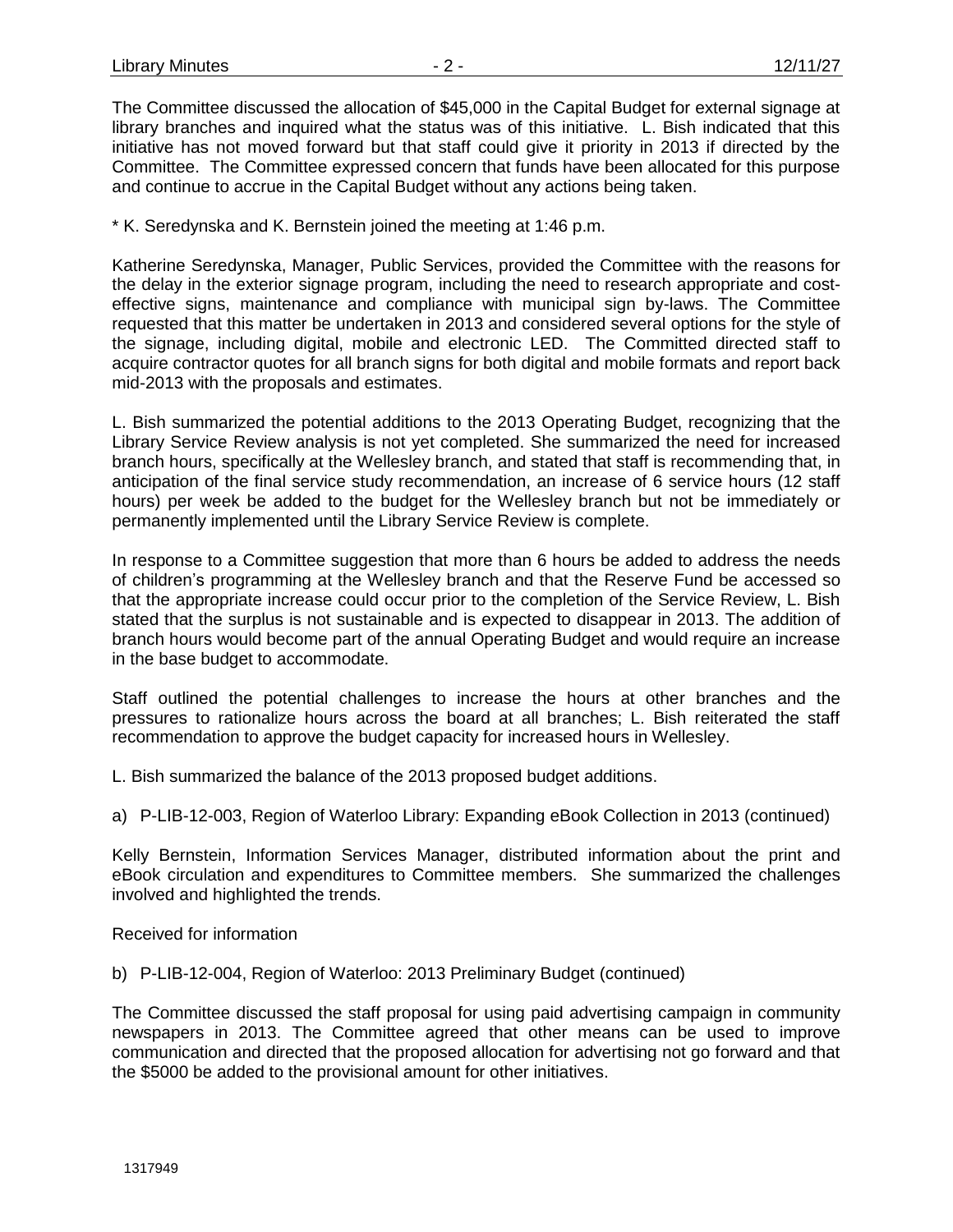MOVED by R. Kelterborn SECONDED by L. Armstrong

THAT the Library Committee approved the following with regard to the Region of Waterloo Library Budget, as contained in Report P-LIB-12-004, dated November 27, 2012:

- a) the 2013 Library Operating Budget with a net levy of \$2,296,695;
- b) the 2013 Library Capital Budget;
- c) the 2014-2022 Library Capital forecast;
- c) the distribution of the 2011 Library Operating Surplus;

AND THAT the matter be referred to the Budget Committee

#### CARRIED

The Committee reiterated its desire that consistency be the focus when establishing library branch hours.

c) P-LIB-12-005, P2012-46 Acceptance of Proposal for Library Services

L. Bish provided an overview of the proposal and stated that the agreement will be in force for three years, with two optional one-year renewals.

MOVED by L. Armstrong SECONDED by R. Deutschmann

THAT the Regional Municipality of Waterloo accept the proposal of Library Services Centre for Library Services (acquisition, cataloging and processing of library materials) for the Region of Waterloo Library (RWL), as described in Report P-LIB-12-005 dated November 27, 2012.

**CARRIED** 

# **INFORMATION/CORRESPONDENCE**

a) Memo: Region of Waterloo Operations Update: September–December, 2012

Received for information

b) Federation of Ontario Public Libraries (FOPL) letter – November 1, 2012

L. Bish advised that staff are not recommending full membership since the RWL is an Associate member through the Administrators of Rural-Urban Libraries of Ontario (ARUPLO) group; the Committee agreed with staff's recommendation.

Received for information

#### **OTHER BUSINESS**

The November  $6<sup>th</sup>$  meeting minutes were discussed and direction was given for revisions; the minutes will be revised and attached to the December  $5<sup>th</sup>$  Council agenda for approval.